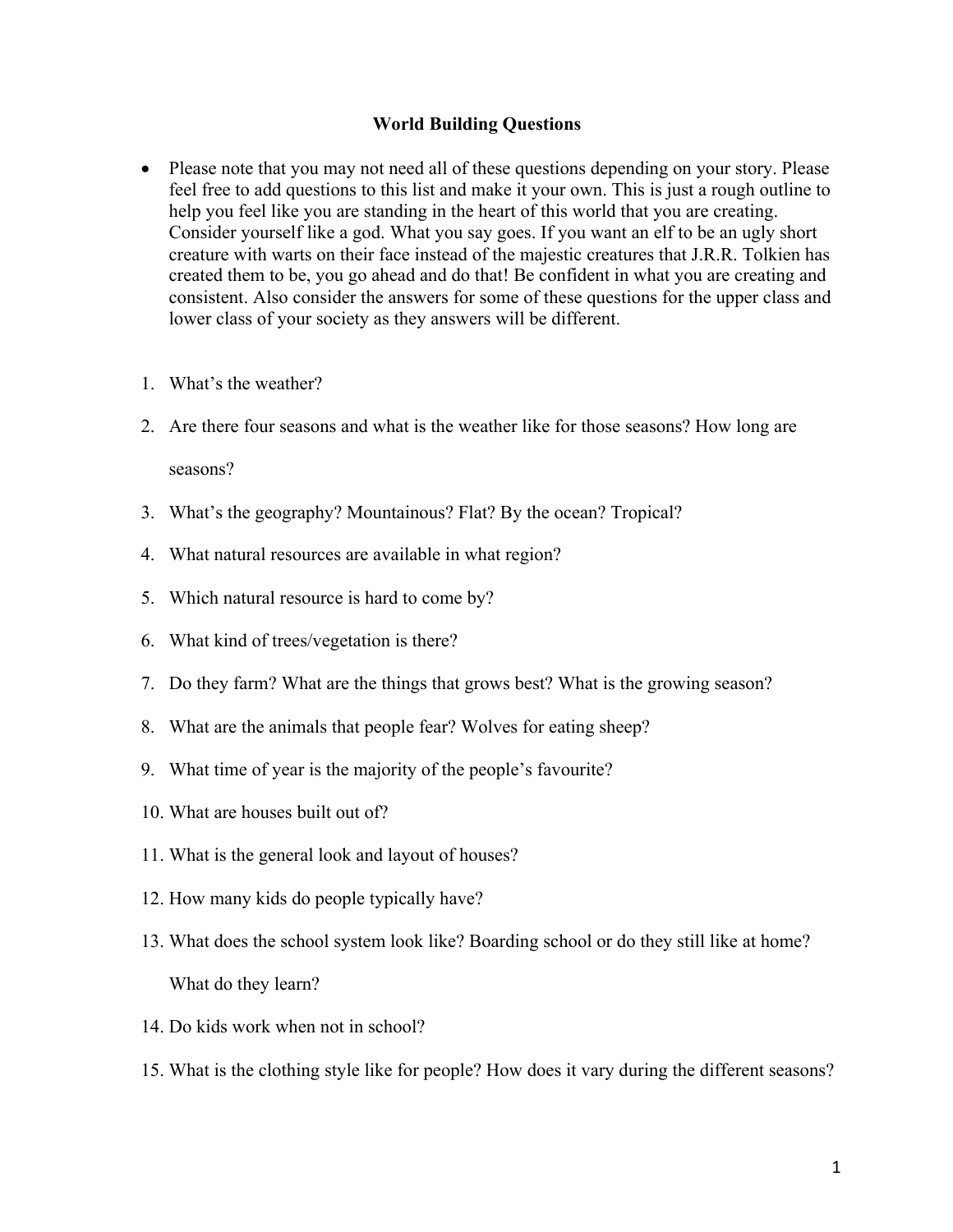- 16. What sort of jobs are needed to make sure the society runs smoothly? Builders? Farmers? Blacksmiths? Engineers? Bookstore? Barber? Artist? Restaurants? Water and wastewater? Teachers? Electricians? Police? Firefighters? Nurses? Deliver/transpiration of good driver?
- 17. Are police different than military in this society? What names are you giving them?
- 18. How do people greet each other and say goodbye to each other?
- 19. Is it a society that is more willing to show emotions amongst all genders?
- 20. What is the five of the most common names is the area?
- 21. What is the society's sense of humor like?
- 22. What kind of food do they eat?
- 23. What are the main languages?
- 24. What are some old origin tales that the elders tell?
- 25. Do they have any folklore?
- 26. What are the gender roles?
- 27. Do they have annual rituals/traditions/celebrations?
- 28. What is the technology like? Compare it to our society is it more advanced? Stone Age? Hi tech?
- 29. Is their magic and how does that affect the different classes?
- 30. What is the politics? Is it a dictator? A king and queen? Etc.
- 31. What are the different races within this society? Elves, people from different places, etc.
- 32. What is the recent history that the place has evolved from?
- 33. What is the economy like and is it a barter system/how do they pay for things?
- 34. Is there a main marketplace?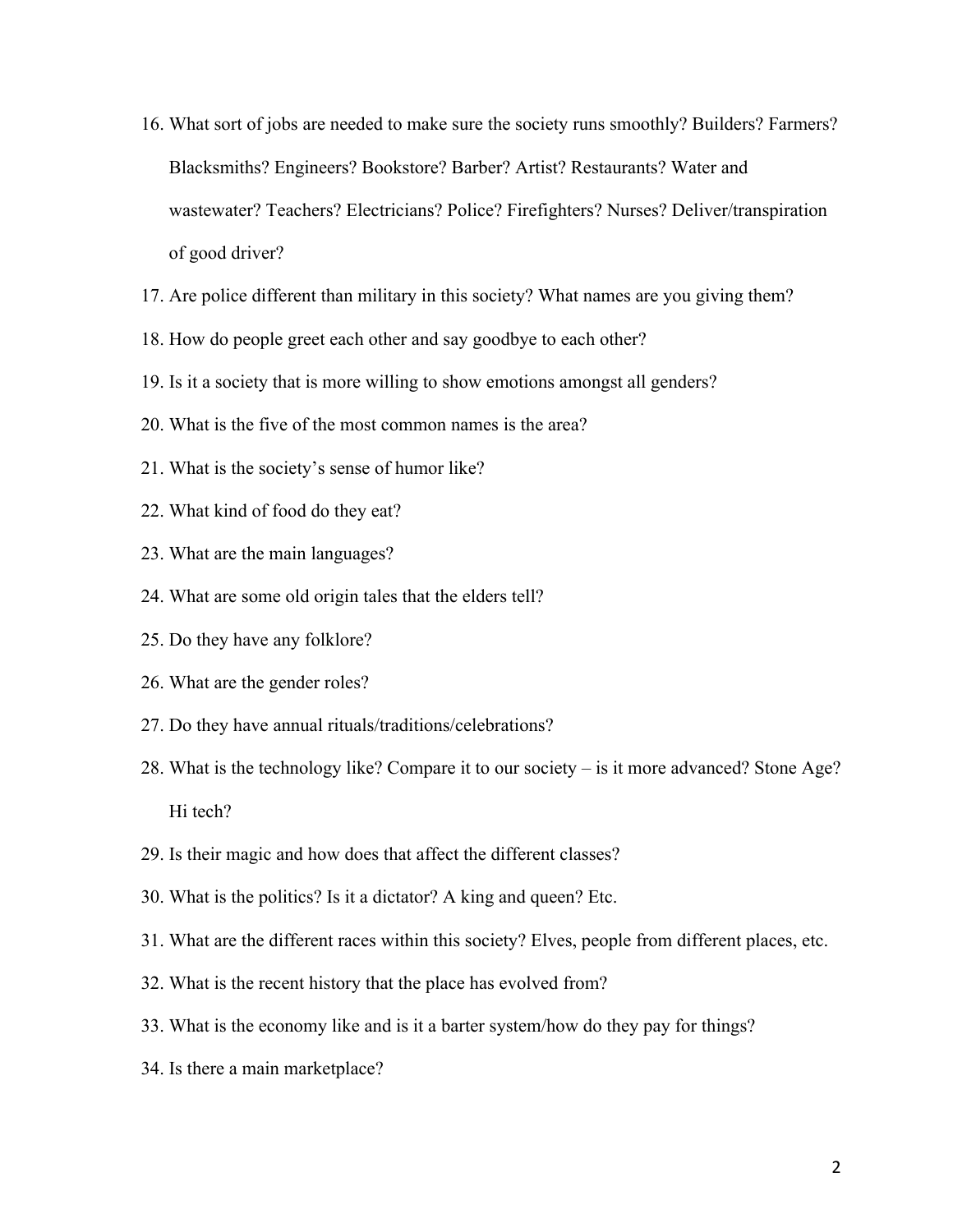- 35. What do people do on "the weekend"? What do they do to relax or have fun?
- 36. What is medicine like? Are there hospitals?
- 37. How do they get places? Horses? Cars?
- 38. How do they communicate with other places? Computers? Carrier pigeon?
- 39. What are their arts, entertainment and recreation like?
- 40. What does their calendar system look like?
- 41. What does the day in a life of a regular person look like?
- 42. What does the society value? Success? Family? Fame?
- 43. What are the different manners? Is it polite to slurp soup? Do they wave or nod when they see people?
- 44. Is there a religion or popular spiritual practice? What does that look like?
- 45. How does what different people believe affect how they view people who don't believe the same thing?
- 46. How is the place protected? Do people need to bribe authorities that keep the rules or are they honest?
- 47. Who are their allies? What is their relationship like with other places?
- 48. How do the groups break down within your society? Think of high school and how there are cliches. Your society doesn't all hang out together. There are usually groups within the larger group.
- 49. How do they get water?
- 50. What is the local wildlife?
- 51. What kind of tools do they have to make life easier?
- 52. What is a skill that basically everyone has?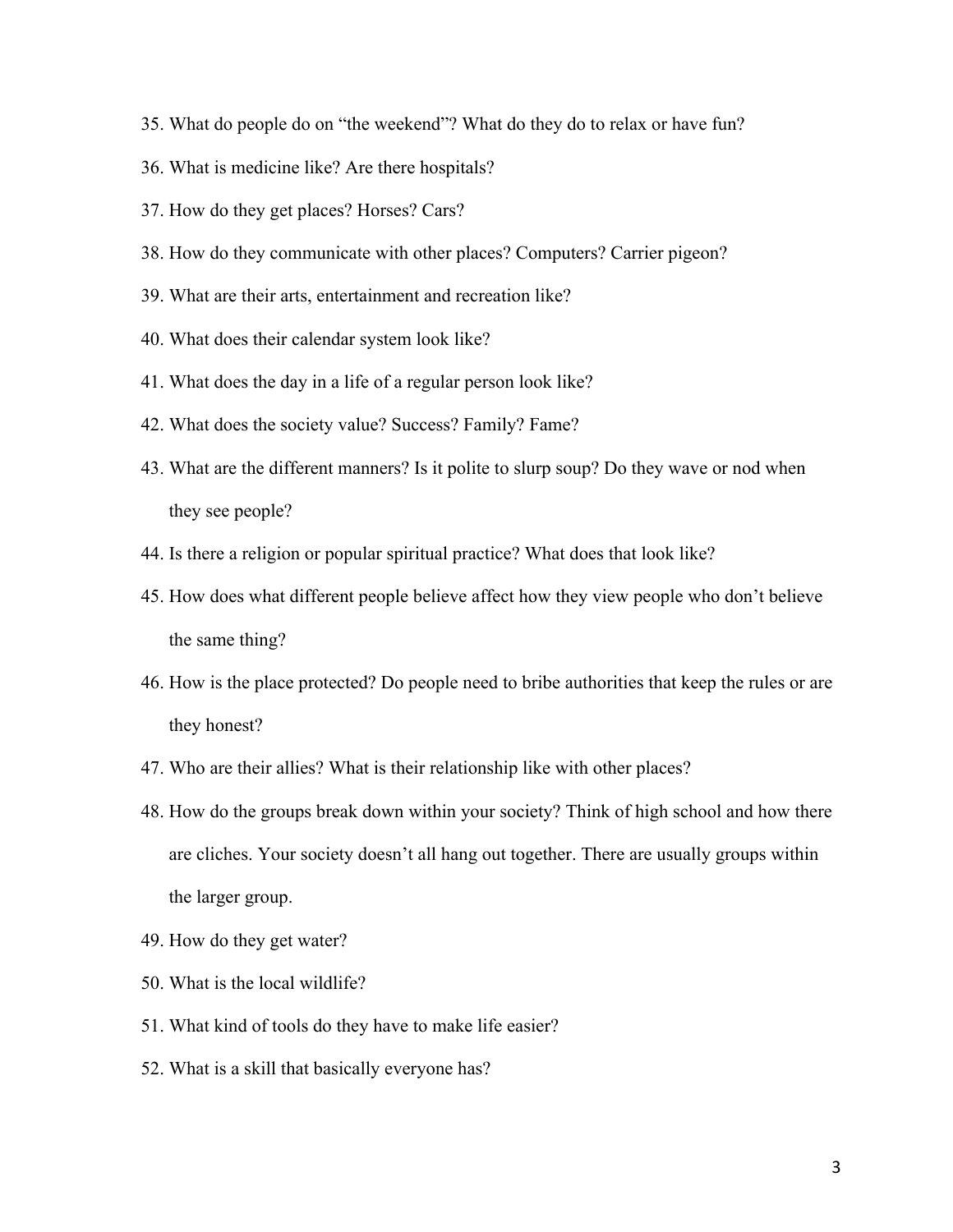- 53. What does family structure look like? Do families usually live all together or do you move out once you are an adult?
- 54. Are their homeless people?
- 55. Do the people pay taxes? How are they collected?
- 56. Do the rulers take more than they give? Do they try to help the people as much as possible? What kind of heart do the rules have towards the society?
- 57. What time do people usually get up in the morning and what time do people usually go to bed? How does that vary from children and teenagers?
- 58. Is their nightlife? Do people go out at night to party and meet friends?
- 59. Does this region have natural disasters?
- 60. What are popular nighttime stories or songs that every child grows up knowing?
- 61. Is their tension between different races?
- 62. How do people move up in social rank?
- 63. Does this society believe in marriage?
- 64. What is considers a treat? Do they have chocolate?
- 65. Do people in as a family? In large groups? By themselves?
- 66. Are their many places to go out and eat or do people mostly cook for themselves?
- 67. What do people drink?
- 68. Is the water clean to drink?
- 69. What is the seating arrangement like for when they eat? Is it a regular table?
- 70. Do they use utensils?
- 71. How long has the system of government been in place?
- 72. What are people's feelings towards the government of the society?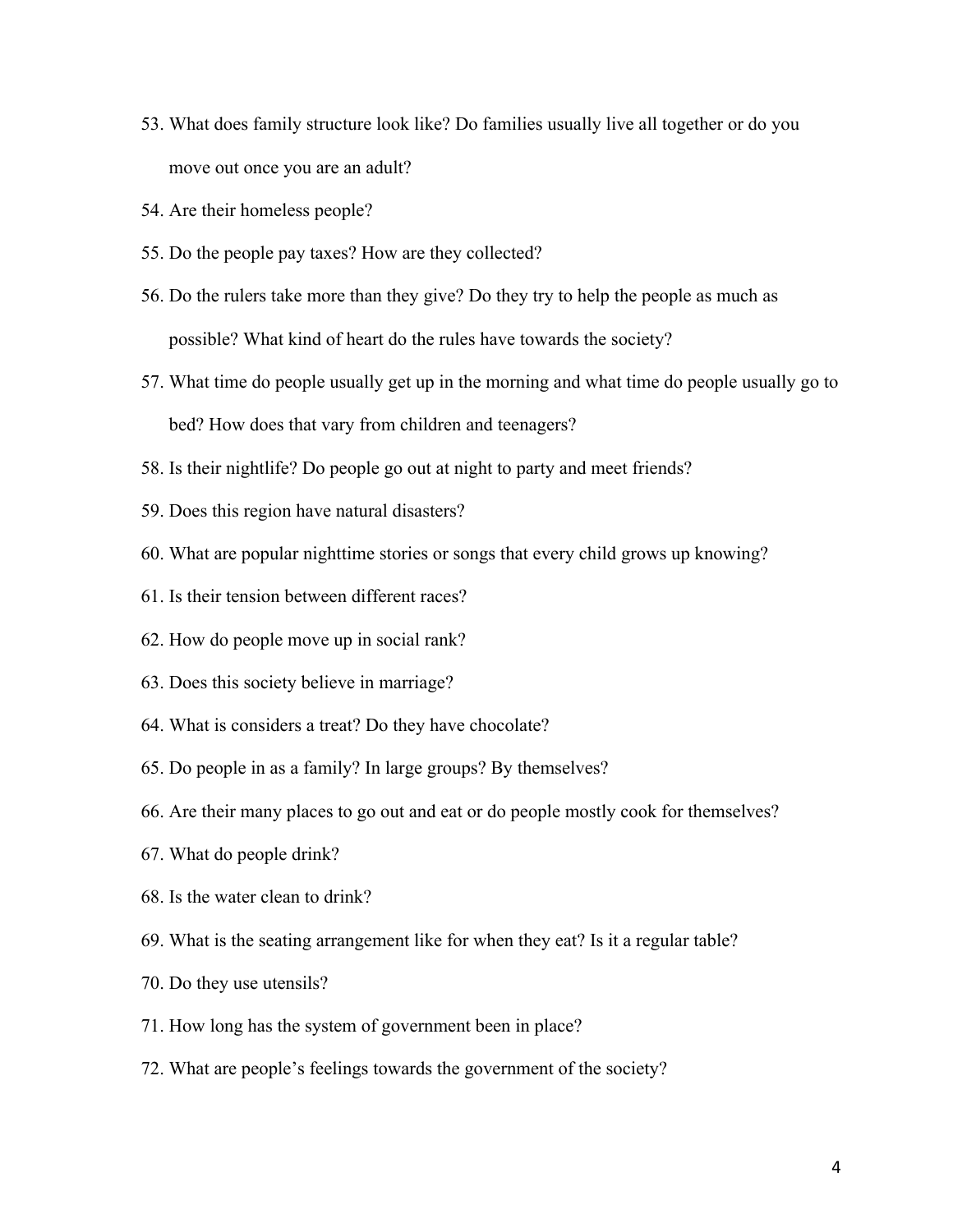- 73. How do people get punished? Is their jail? Execution? Banished? Warnings?
- 74. Are crimes common?
- 75. Is their slavery? Is there a certain group that is put beneath others, whether elves, fairies, or whatnot?
- 76. Do people marry for love or other reasons?
- 77. Are most people able to read?
- 78. Is education available to everyone or only certain people?
- 79. At what age do they start and finish school? Do some need to drop out to help families on the farm?
- 80. What are weddings like?
- 81. What are funerals like?
- 82. What are foods that are cooked for special celebrations?
- 83. Are there special clothes people wear to special events?
- 84. Do people have domestic animals?
- 85. How do you get certain jobs? Through school or passed down through parents?
- 86. What is the layout of cities like? Grid system, or town square build first and everything slowly build up around that?
- 87. What is a considers a low job and what is the best job?
- 88. What kinds of art are there? Theatre? Galleries? Etc.
- 89. What is something people don't talk about? Money? Politics? Etc.
- 90. How big is the gap between rich and poor?
- 91. Is generosity considered a high value?
- 92. Do people live in fear or happiness?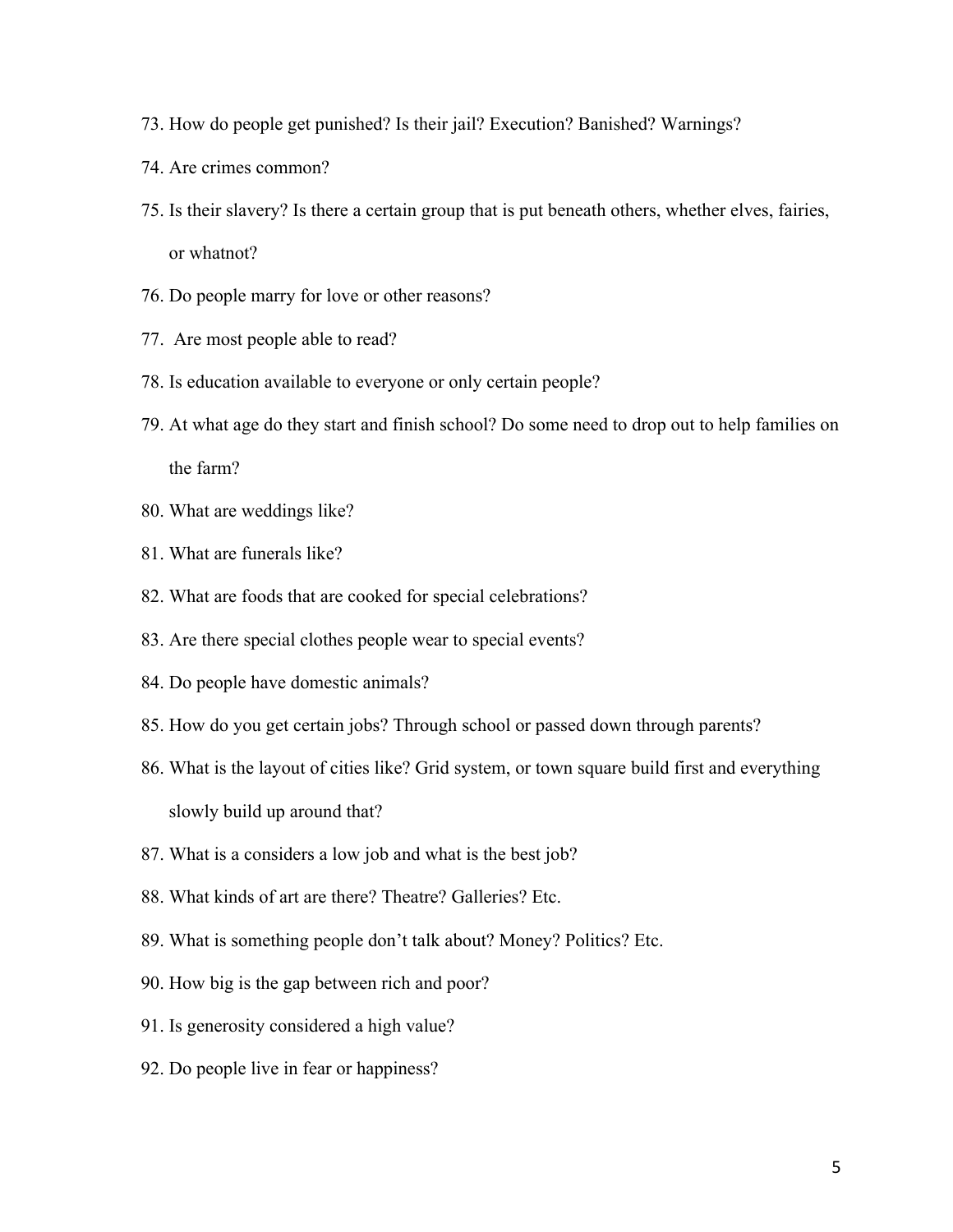- 93. If there are multiple languages, do people have an easy time understanding each other? Do people talk to others in their own language and can still listen to the other person as they speak a different one?
- 94. Are there any gestures that is rude (middle finger)?
- 95. What is a common curse phrase?
- 96. What is a common phrase people say when they are excited?
- 97. How do people address another person? Mr. or Mrs.? Etc.
- 98. What is the population of different areas?
- 99. What do religious temples look like?
- 100. Do people make sacrifices?

Magic Questions if there is magic in your system:

- 1. What is magic used for?
- 2. What is something magic can do?
- 3. What is something it can't do?
- 4. What is the price or toll that using magic has?
- 5. Are their rules within the society for what is allowed with magic and what isn't?
- 6. What does it feel like to do magic?
- 7. Is magic admired or feared?
- 8. How is one person with magic stronger than another?
- 9. Do you need a wand or staff or gem, etc?